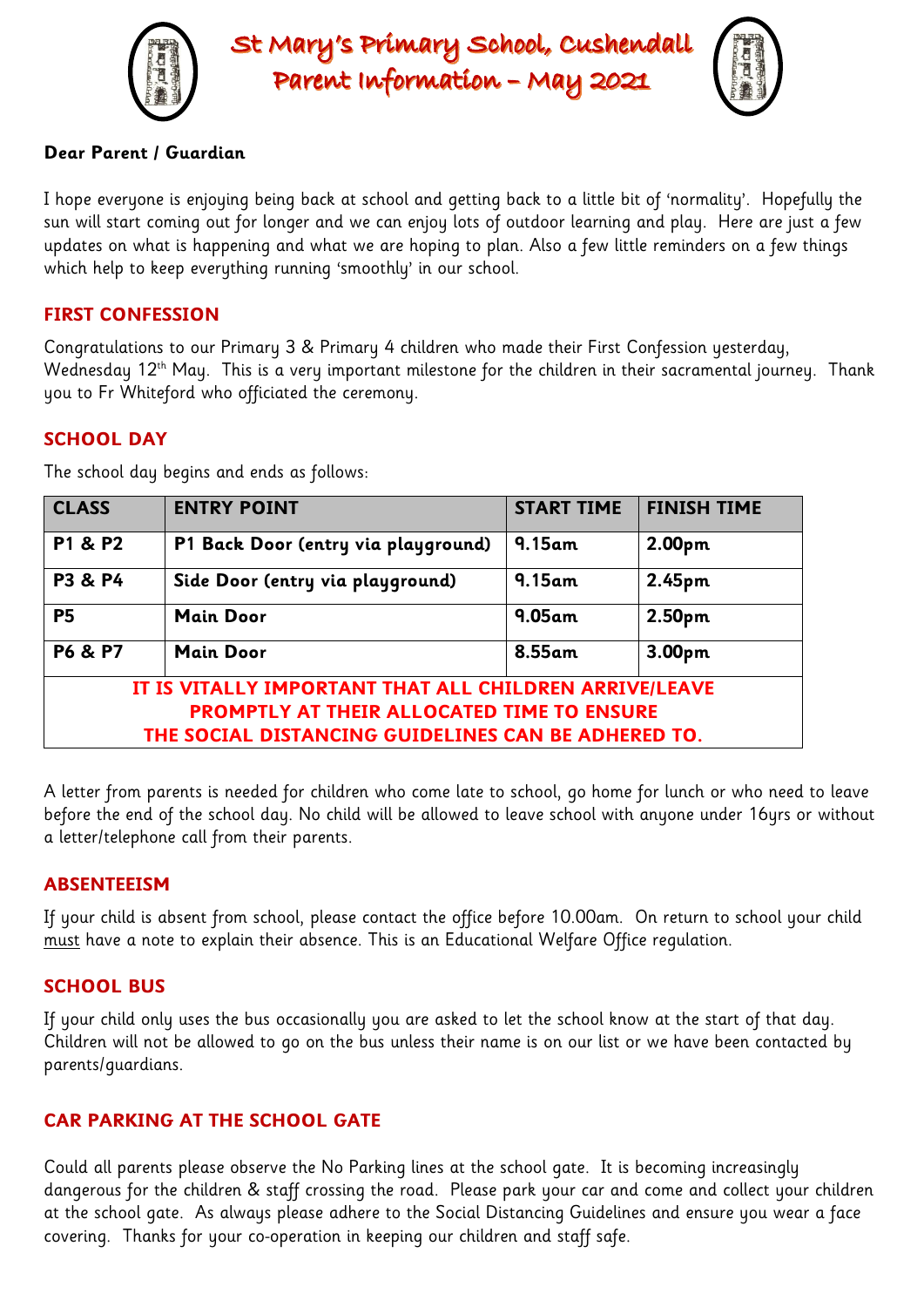### **SAFETY**

In order to ensure the safety of everyone in school, please DO NOT use the gates at the carpark entrance either coming to or going from school.

#### **'COOL CASH FRIDAY' WEEKLY DRAW**

Thank you to everyone who has supported our fundraising venture. With the money raised we have been able to invest in much needed resources. 2 'Cool Cash Friday' envelopes are sent home to each family on a Thursday with the weekly menu, in the Homework pack. As this is the only 'fundraising' activity we can organise safely at the minute, please could I encourage every family to support our weekly draw. If you require additional envelopes these are available from the school office. Can we remind everyone that only £1 should be put into each envelope but you can enter as many envelopes as you wish each week. All envelopes should be returned by 9.15am on a Friday as the weekly draw takes place on a Friday morning. Late envelopes will be carried into the following weeks draw.

## **GAELFAST HURLING**

We are delighted to welcome Antrim GAA Gaelfast coach Dominic McKinley back to St Mary's. Dominic will be here every Friday until the end of term coaching the P3 – P7 children.

Everyone (P1 – P7) will be taking part in our 'Fun & Fit Friday's' and the children should wear their sports gear to school each Friday.

## **FIRST HOLY COMMUNION**

First Holy Communion for our P4 children will take place on **Saturday 22nd May 2021** at 11.00a.m. Due to COVID restrictions only the Primary 4 children and their families will be able to attend the ceremony. More details to follow.

#### **CONFIRMATION**

P7 pupils will receive the sacrament of Confirmation on **Friday 4th June** at 1.30pm. Again due to COVID restrictions only Primary 7 children and their families will be able to attend.

This will be a normal school day for all children P1 – P6.

#### **SCHOOL TRIPS**

The 'school trips' will be happening during the week of  $7<sup>th</sup>$  June. This year we will be 'Staying Local' and taking advantage of the beautiful location here on our doorstep. More information will follow.

#### **'SPORTS WEEK'**

It looks increasingly likely that we will be unable to hold our regular Sports Day this year. However, we do intend to hold an alternative series of events during the week of 14th June. Unfortunately, no spectators will be allowed, again we will keep you updated on our plans.

#### **P7 LEAVER'S CELEBRATIONS**

Weather permitting, we hope to hold an 'Outdoor Leaver's Assembly' on Monday 14<sup>th</sup> June, or the first dry day thereafter, as this is taking place outside our P7 parents will be invited to attend. More details to follow.

Friday 18th June will be a 'P7 Fun Evening', again more details to follow.